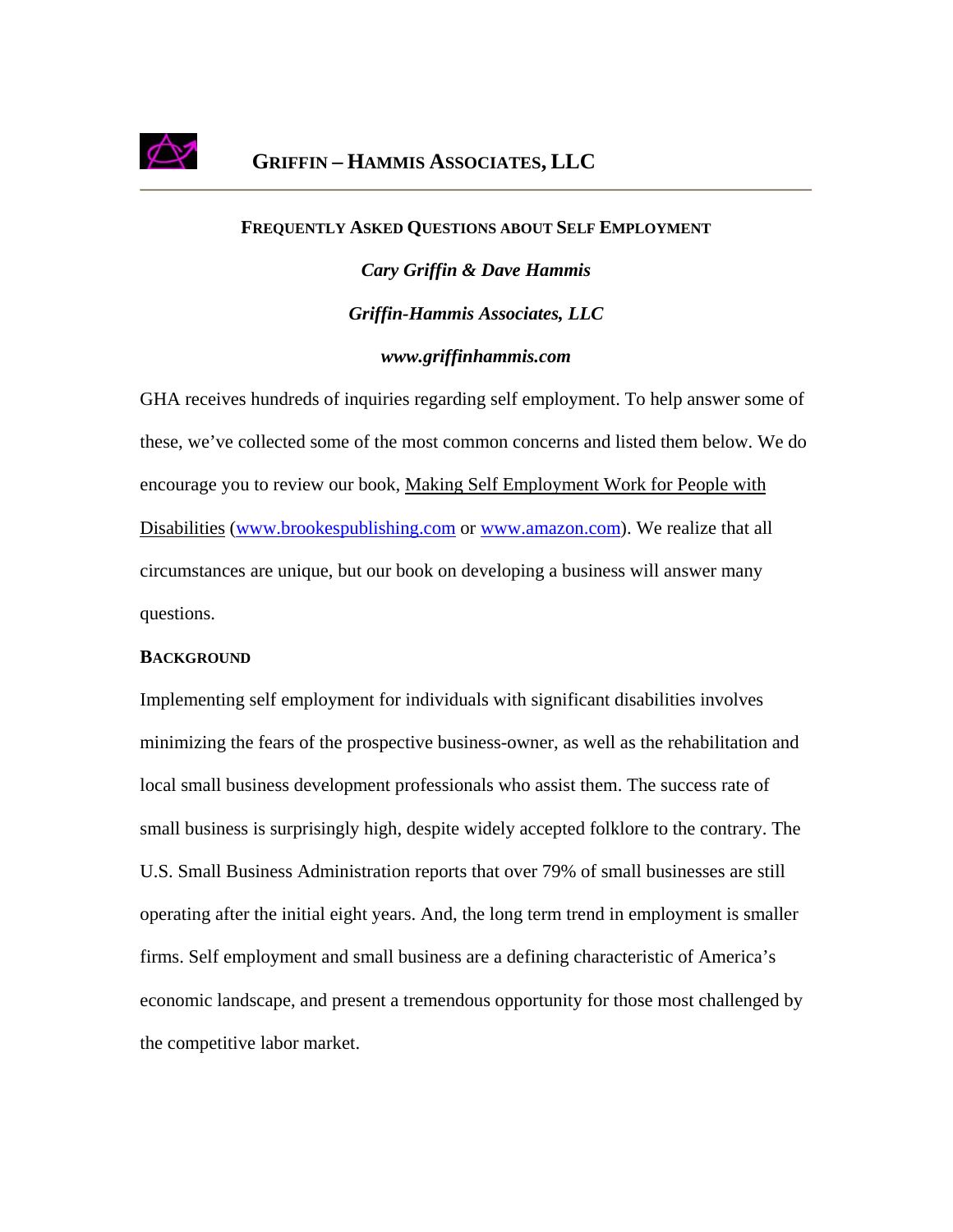Still, many people remain skeptical regarding the viability of individuals with significant disabilities starting, operating, and managing a business. The following concerns and questions are often raised when proposing business ownership for and with individuals with significant disabilities:

Question: Where can I get grant money to start a business?

Answer: There are very few grant programs that give money top individuals. Instead, many who start small businesses rely on personal savings, loans from family members, or micro-enterprise loans. Your local Small Business Development Center can help find financing, but the rates on these high risk loans can be high. For many folks with disabilities, going into debt is just not an option. So we recommend blending funds. Possible sources include one or more of the following: Social Security Work Incentives such as Plans for Achieving Self Support (see our SSA Work Incentives FAQ listed on our home page) and also for examples from our colleagues at the Rural Institute/University of Montana [www.passplan.org](http://www.passplan.org/) and their manual It Doesn't Take a Rocket Scientist to Understand and Use Social Security Work Incentives at [http://ruralinstitute.umt.edu/training/publications/7th\\_edition\\_rocket](http://ruralinstitute.umt.edu/training/publications/7th_edition_rocket) as well as the Red Book from SSA<http://www.ssa.gov/work/ResourcesToolkit/redbook.pdf> . For assistance with a PASS or a Benefits Analysis, contact your local Benefits Planning Assistance & Outreach (BPAO) office. You can find a listing of their offices by following the links provided at<http://www.vcu-barc.org/>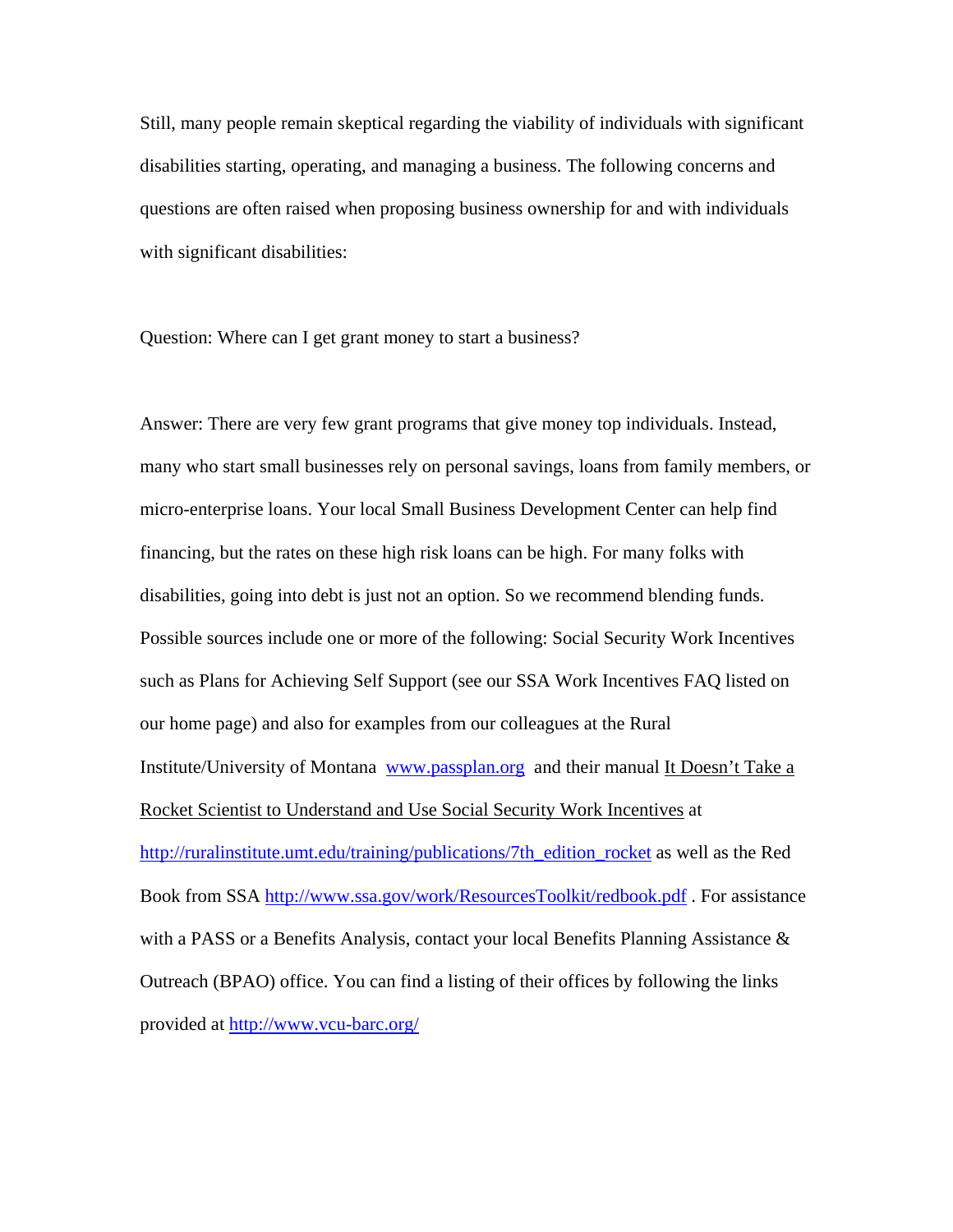Along with SSA Work Incentives, your state Vocational Rehabilitation office can and does fund self employment. Set up a meeting with a counselor to discuss your ideas and support needs. Also, local Developmental Disability and Mental Health Centers can assist enrolled customers through state general funds and in some instance, Medicaid dollars. Schools can use their Special Education funding to support student-owned businesses that teach valuable work skills and that incubate a business idea so that upon graduation the student is not left unemployed. Your local Workforce Center (commonly referred to as a One-Stop Center) can also fund self employment using Intensive Services money provided under the Workforce Investment Act of 1998. Most of these funds can be combined to support business ventures.

Question: What types of assessments are best to determine if someone is right for self employment?

Answer: We do not believe in assessments as a form of predicting someone's suitability for business ownership. There is no data existing that justifies such expensive timewasting. Assistance not assessment!

Formal paper and pencil tests, vocational evaluations, and assessments that measure interests, vocational skills and traits, or that suggest predictive validity in certain careers through psychometrics are not particularly useful or advised in self employment. Personcentered evaluative approaches to identifying unique gifts, talents, learning styles, hopes and dreams, financial opportunities through Social Security benefits, family support, and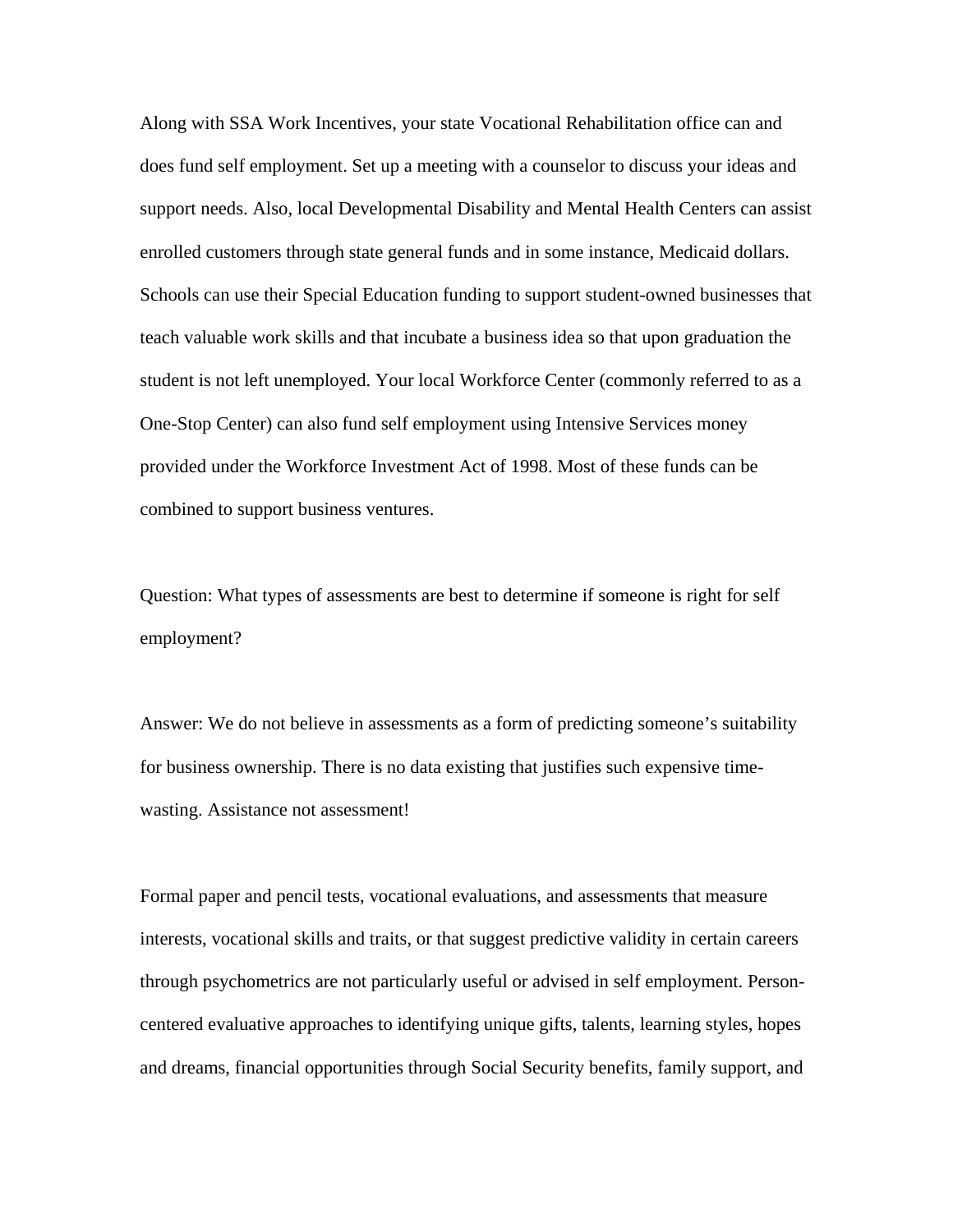other individualized inventories work best. One successful format is presented in Chapter Two of our book, and should be used in combination with the business feasibility testing outlined in Chapter Three.

Question: If a person cannot read or write, how can they possibly be expected to operate a profitable business?

Answer: Operating a small business is a matter of degree. Many small business owners perform all or most of the necessary functions, but many do not. Writing a business plan, for instance, is outside the expertise of many entrepreneurs, so Small Business Development Centers and a host of business consultants exist to assist. Literacy is not a prerequisite for business ownership. Inventiveness and support focused on accomplishing particular tasks is required. For instance, if someone cannot write, but must complete invoices at the point of product sale, perhaps customers can fill out their own receipts; a touch screen computer at the sales desk can use a graphical interface to guide the owner (or customer); or an employee or business partner can manage these tasks.

Question: How long should professionals support someone as a small business owner?

Answer: Many systems are time limited. Schools, Work Force Investment programs, and Vocational Rehabilitation are among these. Using these services should be done planfully with necessary long-term supports being accommodated through the business design (e.g. having a business, family member, or employee providing assistance), through purchase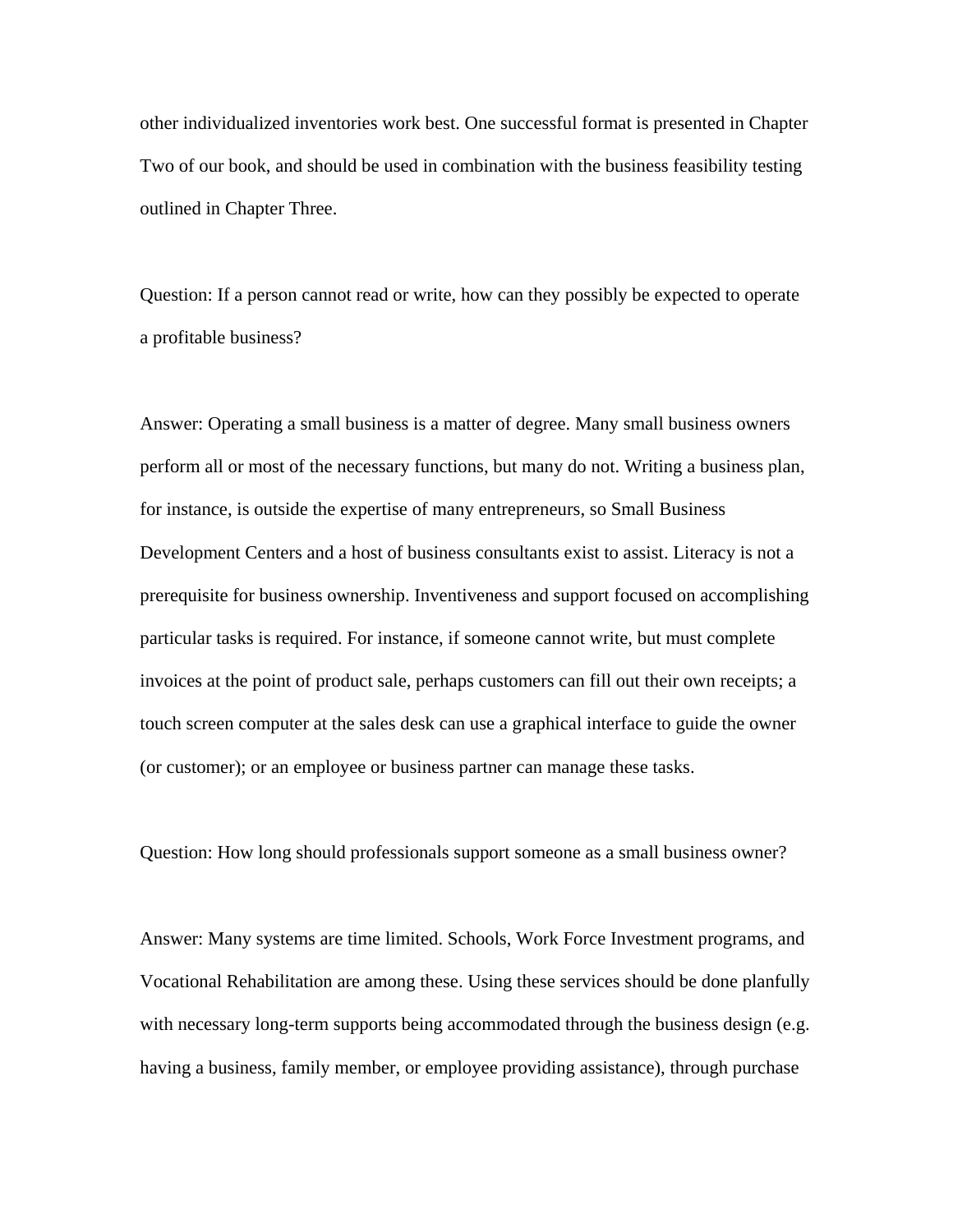of business services paid from sales (e.g., accounting, marketing, sales), or through extended services available from state General Fund and/or Medicaid Waiver dollars used by Developmental Disability and Mental Health programs throughout the country.

Question: How much does a small business cost?

Answer: Start-up costs for small business are as wide ranging as business ideas. Many micro-enterprises start with little or no money and grow over time. Most small business in the United States cost less than \$10,000, and recent examples of businesses owned by people with disabilities show the costs averaging approximately \$5000. On-going support costs vary depending upon the person and their disability, but these supports (e.g. transportation, medications, instructional assistance) would typically be necessary whether a business was started or not.

Question: How does someone finance a small business?

Answer: There are a host of revenue sources available. As traditional developmental disability and mental health services funds become more and more individualized or "portable," personal budgeting and control of individual rehabilitation and treatment money grows. In the near future, due to changes in state and federal policies, disability funds will be more controlled by the individual with the disability, and many people will be able to redirect their money away from traditional agencies and into their own hands through fiscal intermediaries or families. Individuals will be able, for instance, to create a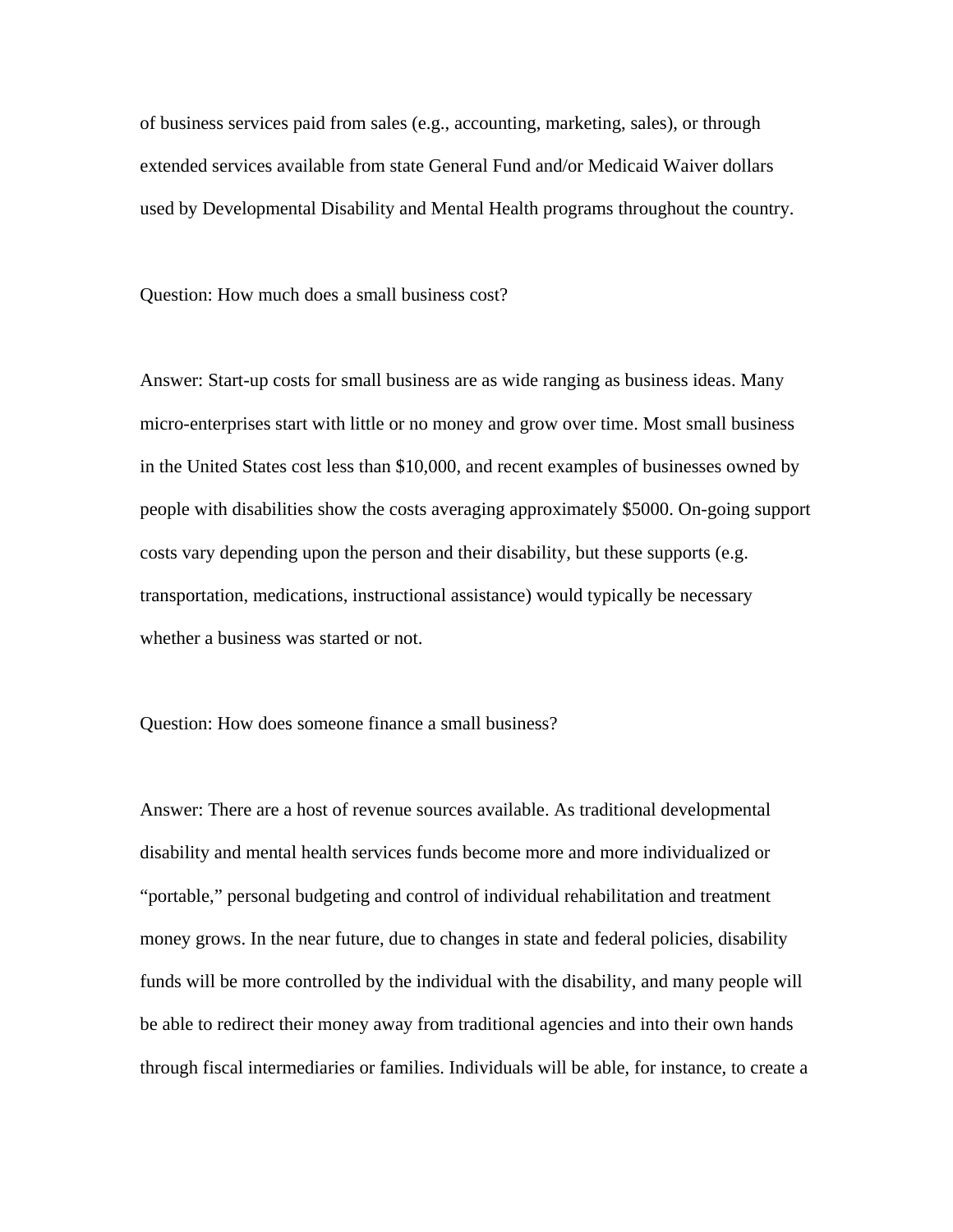personal budget with funding that once went directly to a service provider, to buy very specific good and services they need to succeed. For example, in the near future, someone who generates \$12,000 per year in state funding that goes to the sheltered workshop may be able to redirect those monies directly into a personal plan for a job or business, and draw on those funds just as the adult service provider would, for as long as needed.

As noted in the first "Question" above, both Vocational Rehabilitation and the Work Force Investment Act (WIA) programs support small business. Emerging demonstrations of Individual Training Accounts (ITAs) and Intensive Services funds from WIA providers are proof of the viability of enterprise development. And, VR funds, Tribal VR funds, and WIA funds can all be used together (if purchasing different items or services for the individual), and can be further blended with SSA Work Incentives and developmental disability, mental health, or other disability system funds to create a wellfunded business start-up or expansion.

## Question: How long can we expect a small business to last?

Answer: The life expectancy of small businesses varies considerably. Most businesses change over time, adapting to market changes, customer preferences, the health of the owner, and in the presence of other opportunities. Many small business owners take on new products, move to different locations, sell out and use the profits to start new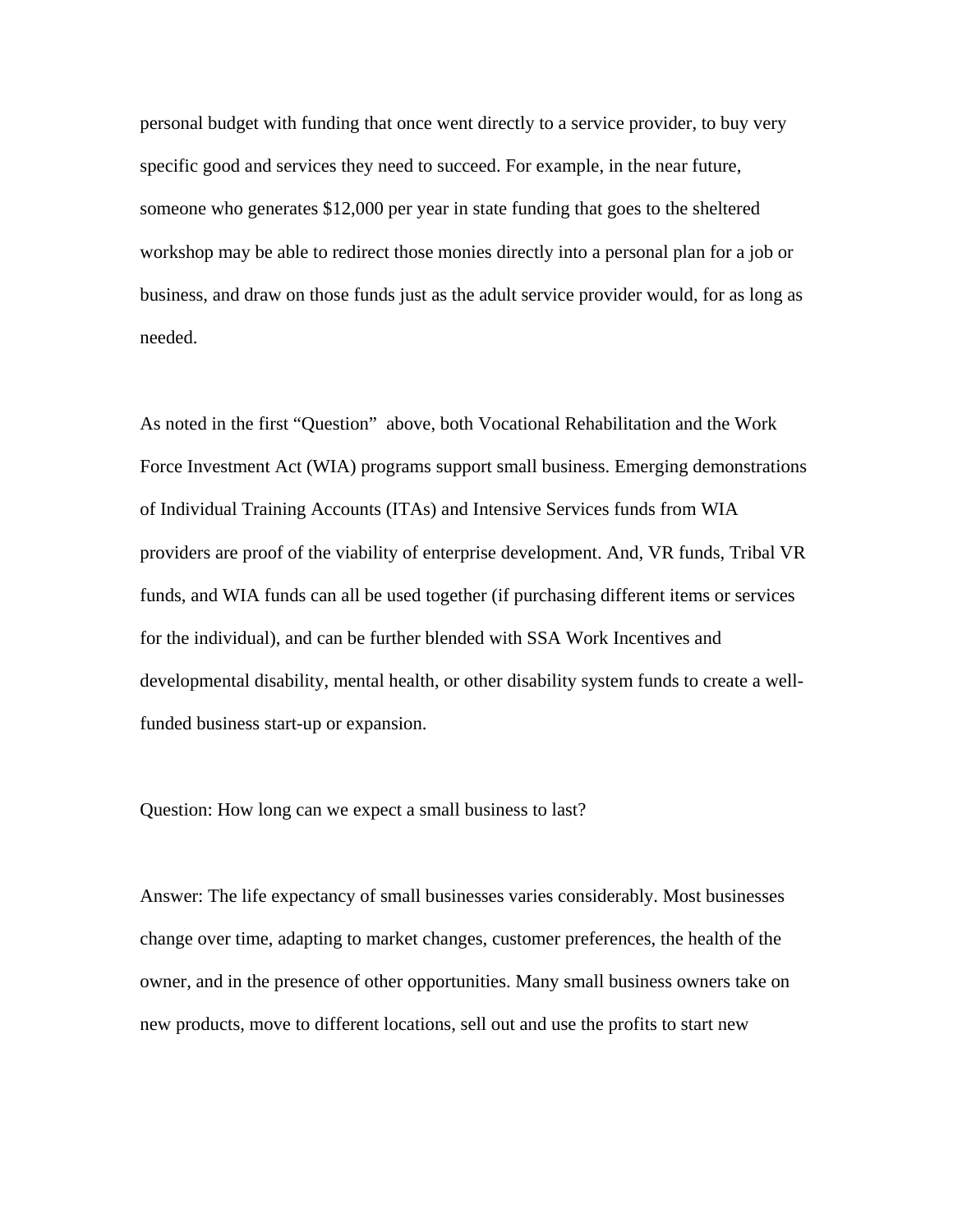ventures, so longevity is largely a function of the business model and the owner's plans or opportunities.

Question: Should families be involved in someone's small business?

Answer: Family support is evident in many small businesses. This is a most critical natural support and is traditional in America, and across the globe. Families hire sons and daughters, make them partners in existing businesses; launch new enterprises with them, or otherwise loan or give them money to support a start-up or expansion. Many American families send their non-disabled children on to college with savings they put away over 20 years. Similar planning and saving should be a part of any family that can afford such expenditures.

Question: How small a business is too small?

Answer: A business should generate revenue for the owner and employees, if any. Typically businesses grow in stages, as do profits. A careful approach should be used to generate enough money to live on, while guaranteeing the safety net of various benefits systems such as Social Security and subsidized housing until such time as these resources are no longer required. Individuals facing unemployment or sheltered employment almost always earn more money in their businesses than the national average earned through sheltered work.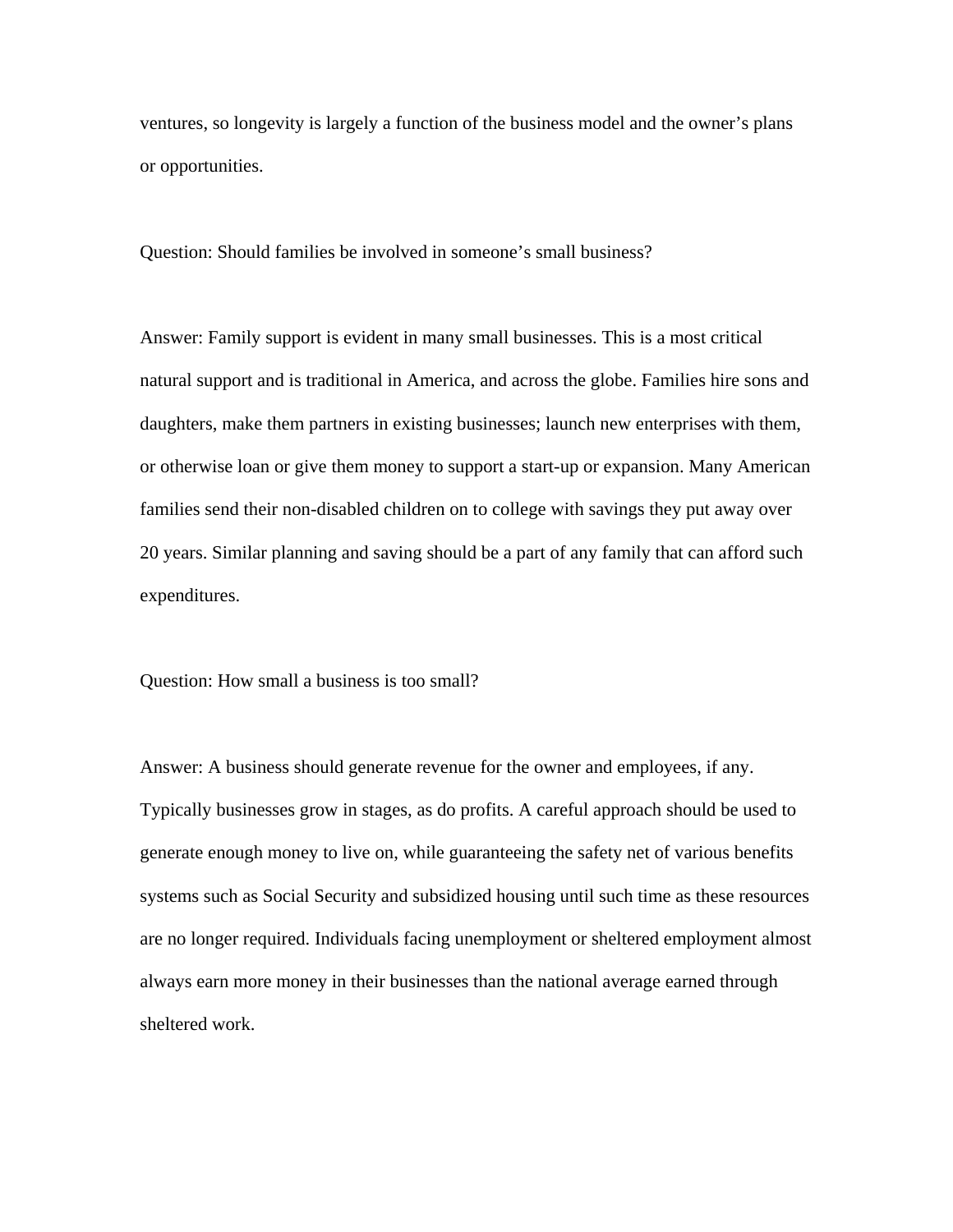Question: Can a business possibly sustain interruptions caused when a person is medically fragile or requires numerous break periods for medical and therapeutic treatments?

Answer: A small business naturally accommodates a host of personal needs. Some business owners close on Wednesday afternoon to allow for golf games; others close Wednesday afternoons for physical therapy. However, a business with limited hours of operation may suffer significant financial setbacks, so having an employee or business partner who can carry on in one's absence is a wise strategy.

Question: Entrepreneurs are known to work 100 hours a week; to do it all from sales to bookkeeping. How is my daughter going to know how to do this coming out of a special education resource classroom?

Answer: Many business owners work long, hard hours; many do not. Profitable businesses allow owners to hire others to do much of the work, and most small businesses, in reality, do not take 100 hours a week to operate. Still, the work can be challenging especially to someone who has been deprived a work ethic through unpaid "experiences" that devalue work and the worker, who has improper work supports, or who has been sheltered from typical expectations of career achievement. Starting a parttime or after school business may be a worthwhile family activity that counteracts low expectations commonly afforded children with high support needs.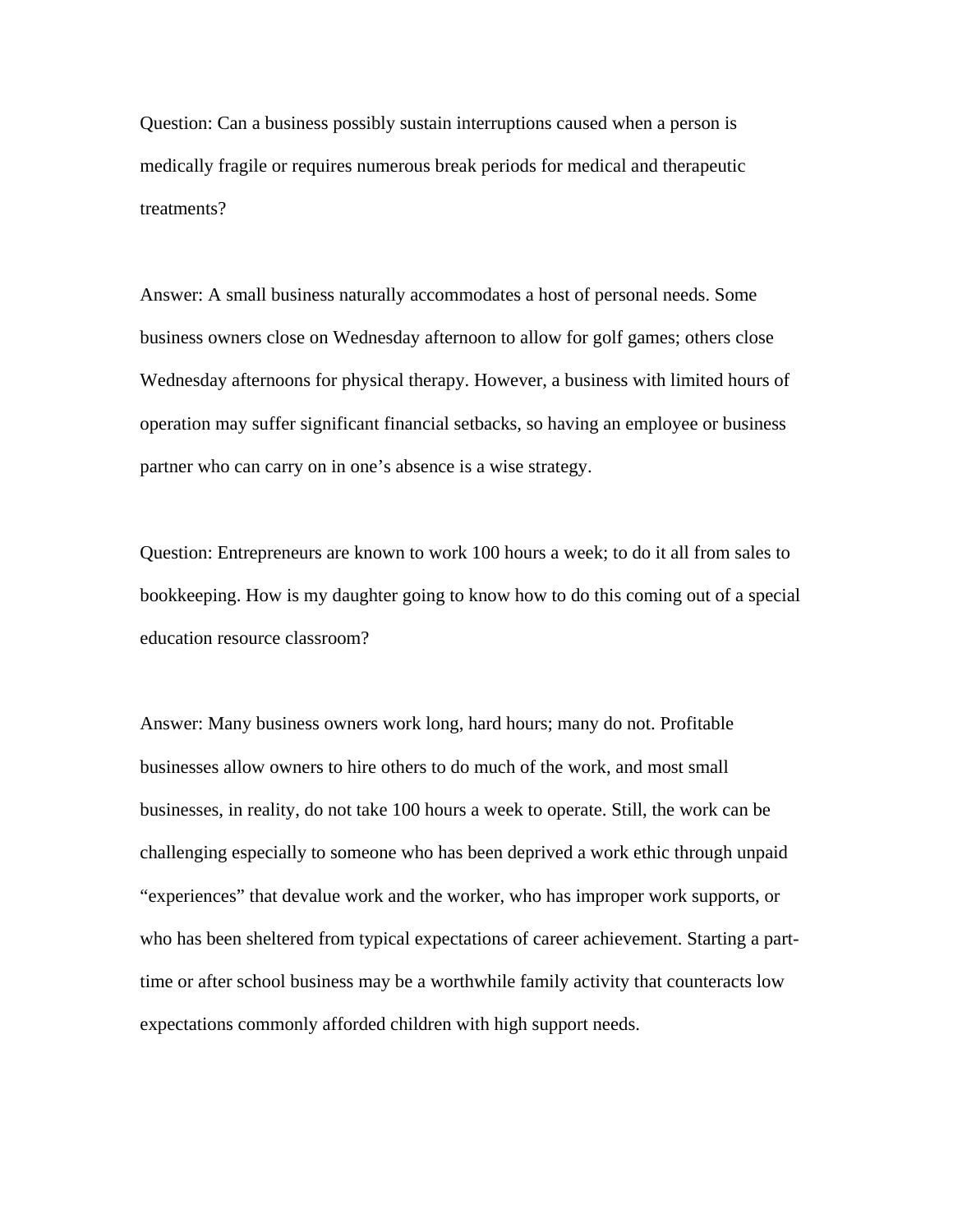Question: There are few jobs in rural America. How can a business survive in such a depressed environment?

Answer: Despite the folklore, rural communities are rich in opportunity. People still buy goods and services locally, and products produced in rural areas can often be sold in more populated communities. The challenge remains one of matching a person's dreams and talents to a marketable idea. Taking a person-centered approach leverages the skills and passions of the individual and matches it to community needs. The person, and not the market, however, always come first in order to insure commitment to the process. There are always unmet needs and uncompleted work in all communities. Matching a person who can do the work or fill the need with the customers is the challenge that is proving successful in rural communities worldwide.

Question: Why not go to the sheltered workshop first and learn work and social skills?

Answer: Using a sheltered workshop to teach valued work and social skills might be like using a Ouija Board to improve team communication, to paraphrase management consultant Don Blohoiak. Segregated settings, especially community monuments such as workshops, stigmatize people with disabilities and make them stand out as different and incompetent. These facilities, and any other segregated models be they recreational or educational, interrupt the natural flow of personal interaction and activity common in communities. Learning valued work and social skills occurs only in typical environments.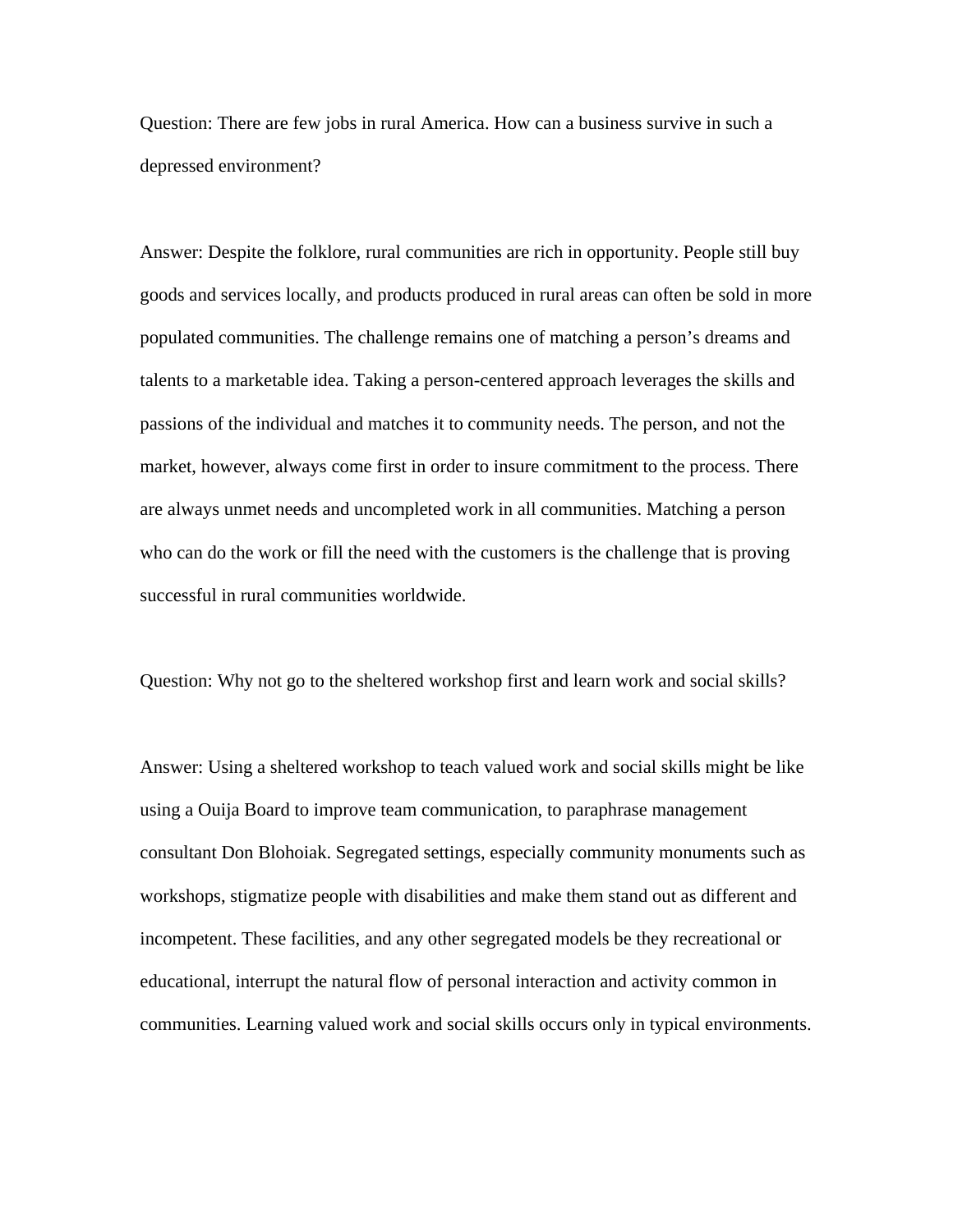Question: Many students and adults with disabilities appear unmotivated by money. How can we expect them to run a business?

Answer: Many students and adults with significant disabilities have not been exposed to family or professional expectations of career success. Bright futures are seldom anticipated by medical personnel who advise parents of infants with disabilities, so prenatal dreams of children growing up to be firefighters, doctors, or plumbers yield to the realities of speech and other therapy schedules. Transition aged students, if they receive any inclusive vocational training, are often exposed to entry level jobs through unpaid work experience. Unpaid work experience can be especially helpful to students, families, and educators in discovering individual talents and passions. However, unpaid work can be somewhat unnatural and demotivating if these are the only opportunities offered. Most youth who have paper routes, flip burgers at MacDonald's, or babysit, or mow lawns expect to be paid and draw a critical connection between effort and reward. Eliminating pay is counterproductive. Furthermore, earnings in sheltered workshops average much less than a dollar per hour, effectively breaking any logical connection between work and financial reward. Creating opportunities to use personal talents, to explore various work environments, and to learn the connection between effort and pay is essential for all people.

Question: The business community, and business-related agencies such as SBDCs, are not always welcoming to people with disabilities. How can we get them to help?